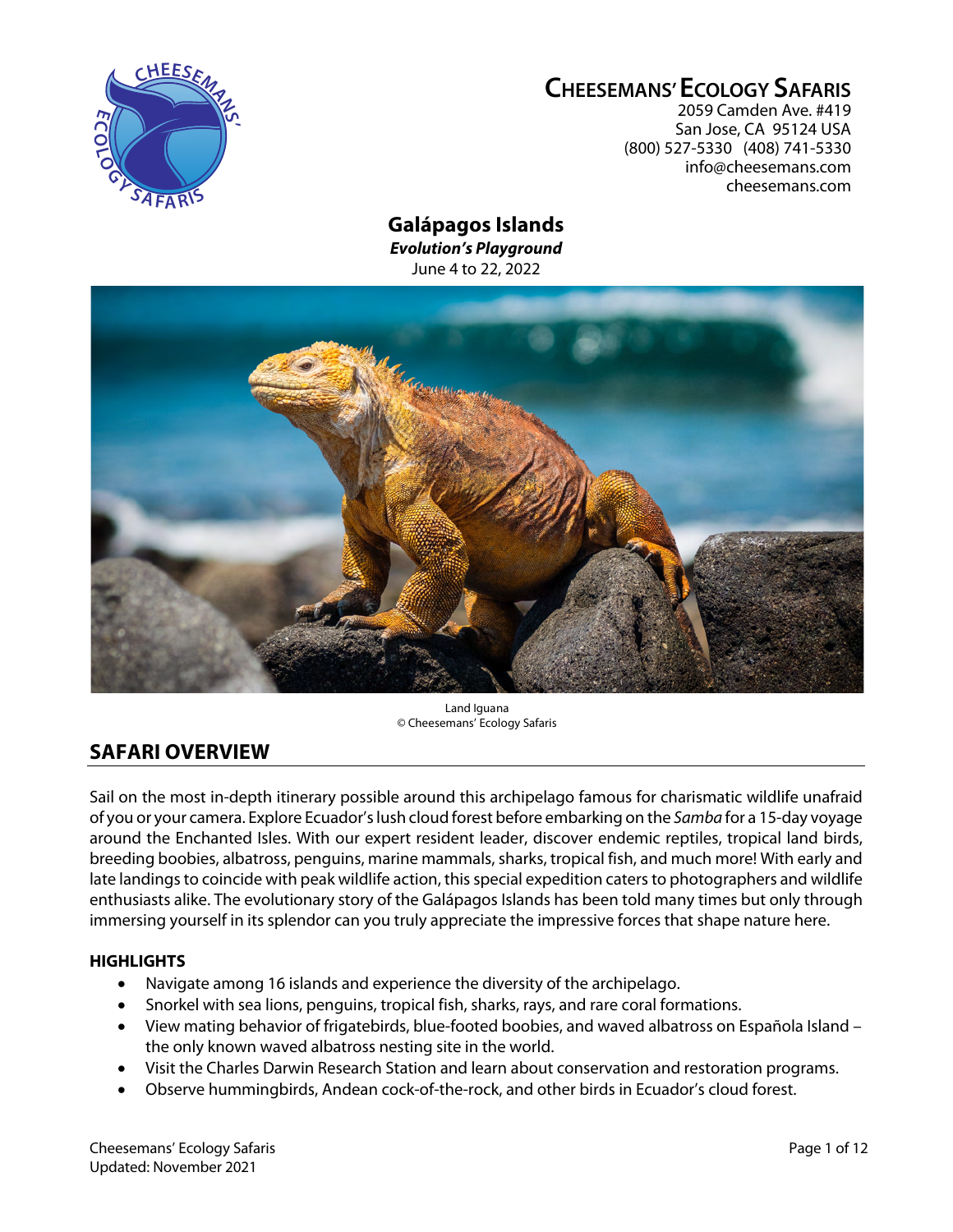**LEADER:** Juan Manuel Salcedo plus an assistant guide.

**DAYS:** 19, including estimated travel time. 14 nights aboard the *Samba*.

### **GROUP SIZE:** 14.

**BOAT:** The *Samba*. See the *Boat* section on page 3.

**COST:** \$11,200 to \$12,300 per person depending on cabin type, double occupancy, not including airfare, singles extra. See the *Costs* section on page 8.

| <b>Date</b>   | <b>Description (Island names are in bold)</b>                  | <b>Accommodation</b>    | <b>Meals</b>   |
|---------------|----------------------------------------------------------------|-------------------------|----------------|
| Jun 4         | Arrive in Quito, Ecuador.                                      | Holiday Inn Quito       |                |
|               |                                                                | Airport, Quito          |                |
| Jun 5         | Explore the cloud forest for bird watching in Yanacocha and    | <b>Bellavista Cloud</b> | B, L, D        |
|               | Old Nono-Mindo. Observe Andean cock-of-the-rock lek. Watch     | Forest Lodge,           |                |
|               | nocturnal mammals near the lodge.                              | Tandayapa               |                |
| Jun 6         | Watch for many dazzling species of birds. Visit Refugio Paz de | Holiday Inn Quito       | <b>B, L, D</b> |
|               | las Aves. Possible stop at Mitad del Mundo.                    | Airport, Quito          |                |
| Jun 7         | Fly to Baltra and board the Samba. First landing on Mosquera   | Aboard the Samba        | B, L, D        |
|               | Islet.                                                         |                         |                |
| Jun 8         | Genovesa: Darwin Bay and Prince Philip's Steps.                |                         | B, L, D        |
| Jun 9         | Marchena: Snorkel at Punta Mejía and Playa Negra.              |                         |                |
| <b>Jun 10</b> | Isabela: Punta Albemarle and Punta Vicente Roca.               |                         |                |
| <b>Jun 11</b> | Fernandina: Punta Espinoza. Isabela: Urbina Bay.               |                         |                |
| <b>Jun 12</b> | Isabela: Elizabeth Bay and Punta Moreno.                       |                         |                |
| <b>Jun 13</b> | Floreana: Asilo de la Paz, Cerro Alieri and Devil's Crown.     |                         |                |
| Jun 14        | Santa Cruz: Highlands and Charles Darwin Research Station.     |                         |                |
| <b>Jun 15</b> | Floreana: Punta Cormorant and Post Office Bay.                 |                         |                |
| <b>Jun 16</b> | Española: Punta Suárez with waved albatross and Gardner Bay.   |                         |                |
| <b>Jun 17</b> | San Cristóbal: Punta Pitt and Isla Lobos.                      |                         |                |
| <b>Jun 18</b> | Santa Fé: Barrington Bay. South Plaza.                         |                         |                |
| <b>Jun 19</b> | Sombrero Chino Islet. Bartolomé: Pinnacle Rock.                |                         |                |
| <b>Jun 20</b> | Santiago: James Bay. Rábida.                                   |                         |                |
| <b>Jun 21</b> | Last landing at North Seymour, disembark at Baltra, and fly to | Holiday Inn Quito       | B              |
|               | Quito.                                                         | Airport, Quito          |                |
| <b>Jun 22</b> | Fly home.                                                      |                         | B              |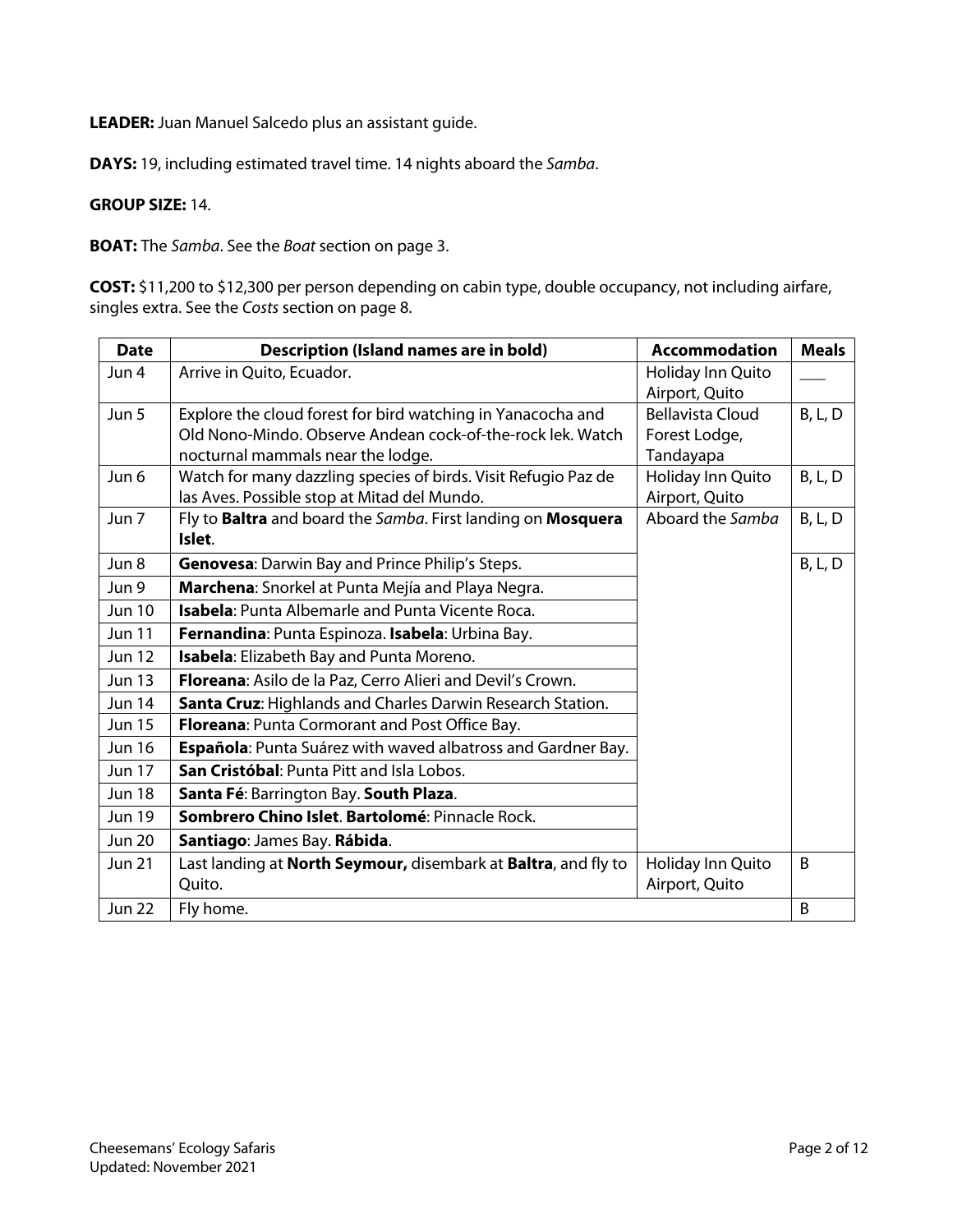## **LEADER**



### **Juan Manuel Salcedo**

Juan grew up in the Galápagos Islands where he developed his passion for wildlife while sailing on his father's boat. He received a degree from the University of San Francisco, Quito after studying Applied Ecology, Biology and Geology. Juan also earned a skipper certificate after studying sailing and navigation in Los Angeles. Involvement in Environmental Education projects in the Galápagos Islands and on mainland Ecuador fills his spare time.

# **BOAT**

## **The Samba**

The *Samba* is a 78-ft, steel-hulled motor yacht with a stabilizing sail making her the perfect choice to experience the Galápagos Islands to their fullest. This sturdy, stately, and very comfortable ocean-going vessel is a European Dutch classic and best in her class with a specially designed high bow. The *Samba* accommodates 14 guests in seven airconditioned double cabins with private bathrooms and hot water. The topside settees and ample forward deck provide getaways or extra space for group activities such as stargazing, whale watching, or sunbathing. The main salon and aft dining facilities make her very socially versatile. The local chef prepares



excellent international cuisine with organically-grown, local produce and can accommodate most dietary requests with advance notice. The *Samba* is a graceful, top-quality, and fuel-efficient craft owned by the Salcedo family who employ Galápagos-resident crewmembers that take pride in sharing their love and dedication to these beautiful islands. The experienced and friendly crew is committed to redefining quality and excellence and takes great care in making everything environmentally friendly plus socially responsible. See the *Deck Plan* on page 12.

## **DETAILED ITINERARY**

### **Jun 4 ~ Arrive in Quito, Ecuador**

Upon arrival, our local agent will transfer you from the airport to the hotel.

### **Jun 5 ~ Drive to Yanacocha, Old Nono-Mindo, and visit Cock-of-the-rock lek**

Travel from the high Andes to the cloud forest and observe the change in climate, vegetation, and geology while on the mainland. You'll visit Yanacocha Reserve and drive through Old Nono-Mindo Ecoroute for vibrant bird life. Spend your time observing the Andean cock-of-the-rock lek for colorful displays by the males plus many other special bird species in this area. Experience nocturnal mammals close to your lodge.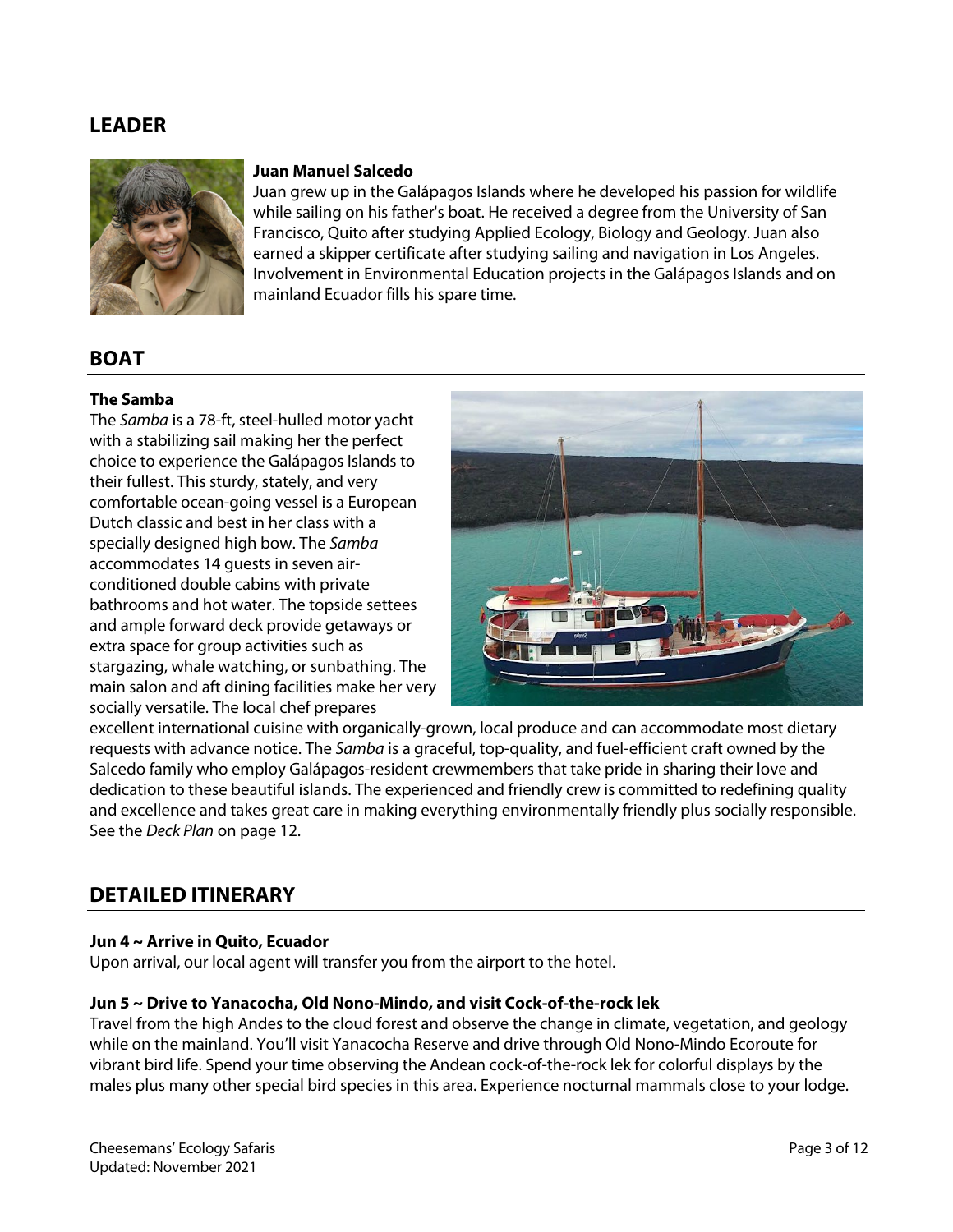## **Jun 6 ~ Bird watching, including Refugio Paz de las Aves**

Spend the morning bird watching a variety of dazzling, colorful birds. Visit Refugio Paz de las Aves for more bird watching and a traditional Ecuadorian brunch. Take in the wildlife around the lodge at Bellavista, including countless colorful hummingbirds that frequent feeders on the lodge grounds. On your return to Quito, if time allows, visit Mitad del Mundo.

## **Jun 7 ~ Fly to Galápagos and land on Mosquera Islet**

After an early breakfast, transfer to the airport for your flight to the Galápagos Islands. Upon arrival in the islands, you'll transfer to the dock where the *Samba*, your home for this glorious adventure, awaits.

*All routings and visitor sites on the Galápagos Islands are subject to change by the Galápagos National Park Service in an attempt to minimize traffic and impact.*

After introductions and a safety briefing, you'll make your first landing at nearby Mosquera Islet where the beach rises from the ocean floor with sand grains as soft as sugar. This volcanic uplift, dating back 100,000 years, is home to Galápagos sea lions, sally lightfoot crabs, and shorebirds. Once back on board, relax with a welcome cocktail and meet the *Samba's* friendly, professional crew. In the evening, you will travel to Genovesa in the outer archipelago. As the moonlight beams on the dark waters, look for phosphorescence from ctenophores (comb jellies) and other plankton on the surface. If you are lucky, you may see them appearing to encapsulate dolphins in a glowing shield as they bow-ride with the boat.

## **Jun 8 ~ Isla Genovesa: Darwin Bay and Prince Philip's Steps**

Anchor in the huge flooded volcanic caldera that created Darwin Bay. As you approach, observe the walls of the caldera, which provide wonderful ledges for the very rare Galápagos fur seals and nesting sites of redbilled tropicbirds. You will hike up a stony stairway known as Prince Philip's Steps for great views of redfooted and Nazca booby colonies on the way to the wedge-rumped (Galápagos) storm-petrel colony. The island's largest red-footed booby nesting site is located here too. Keep an eye out for the elusive short-eared owl that hunts for storm-petrels during the day.

After your first snorkeling of the trip, you'll end your day with excellent views of red-footed boobies and great frigatebirds nesting with unparalleled density. Following the cliff edge, photograph and observe incoming boobies and frigatebirds. Frigatebirds are ceaseless with aerial displays of kleptoparasitism as they "dog-fight" along the cliffs for scarce nesting material. Genovesa's four species of Darwin's finches – common cactus-finch, green warbler-finch, gray warbler-finch, and large ground-finch – show huge variation in bill size, and you can find all four species here (one of the most outstanding sites that you will visit for Darwin's finches along with the Highlands of Santa Cruz). Unlike trips with shorter itineraries, you'll have the luxury of anchoring in the calm waters of Darwin Bay for the night.

## **Jun 9 ~ Isla Marchena: Punta Mejía and Playa Negra**

You will have the rare opportunity to visit Marchena, making your experience truly unique. Although landings are not permitted, it is one of the best places to snorkel with tropical fish, rays, sea turtles, sharks, and eels. You may also find hermatypic (reef building) coral formations here, an uncommon sight in the rest of the archipelago. During your navigation to and from Marchena, you sail through some of the most whalerich waters in the region, so keep your eyes on the horizon and your binoculars ready!

### **Jun 10 ~ Isla Isabela: Punta Albermarle and Punta Vicente Roca**

Punta Albermarle is not commonly visited, but home to one of the loveliest flightless cormorant colonies in the Galápagos. This landing is your first endeavor on Isabela, by far the largest in the archipelago.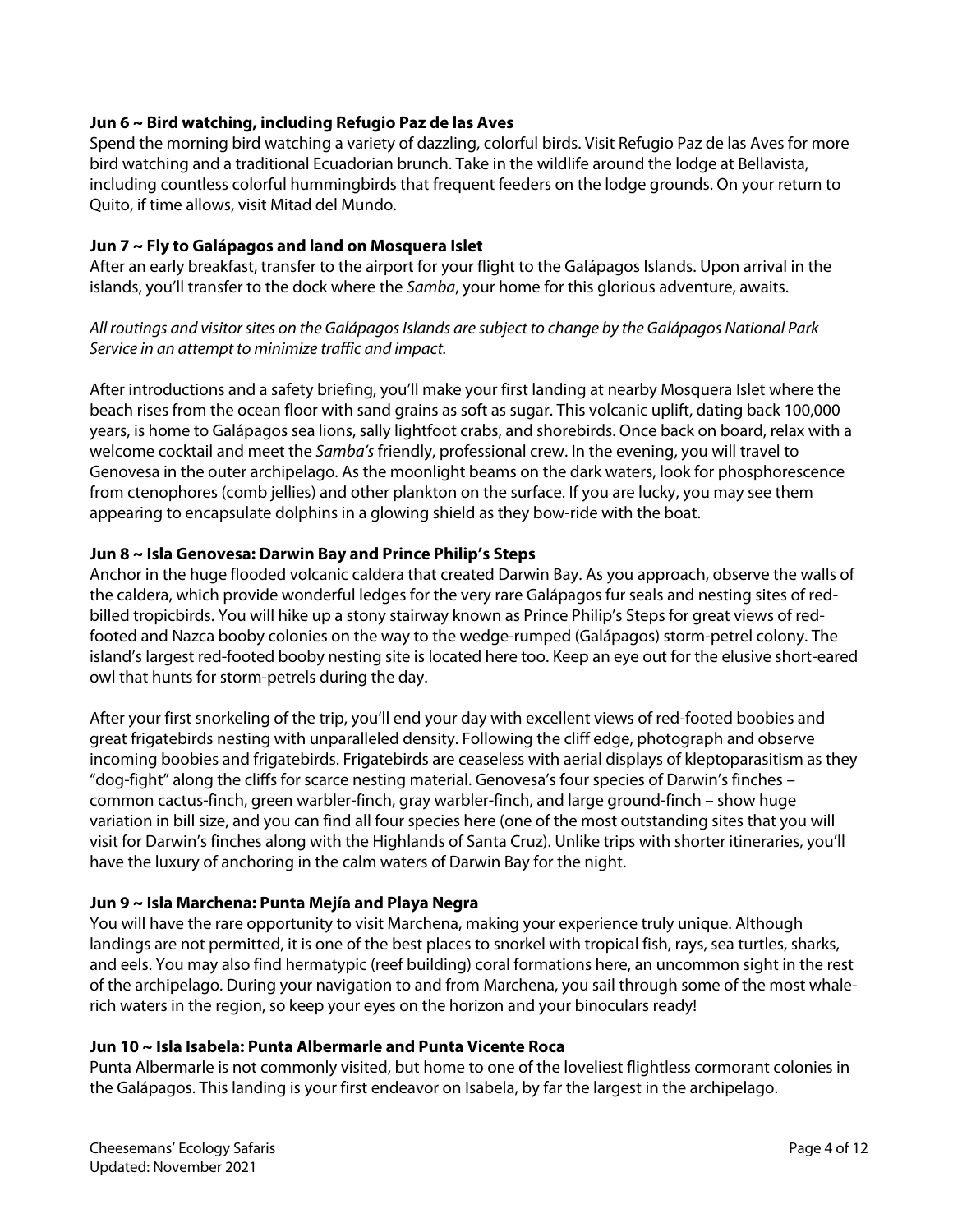The northwest tip of Isabela, called Punta Vicente Roca, sits at the edge of a sharp drop into deep, nutrientrich waters. You may see Galápagos penguins, brown noddies, sea turtles, marine iguanas, blue-footed and Nazca boobies, marine mammals, and the bizarre-looking sunfish (*Mola mola*).

En route to Fernandina, keep your eyes out for whales in the cold, deep water on the western side of the archipelago. These waters offer the chance to see orcas, pilot whales, and larger species such as sperm whales. A study by Hal Whitehead, with the help of World Wildlife Fund, found sperm whales particularly abundant west of Isabela where the subsurface Cromwell Current meets land and provides oxygen- and nutrient-rich upwellings that supports a high density of squid that they feed on.

## **Jun 11 ~ Isla Fernandina then back to Isla Isabela**

Across the calm Canal Bolivar, separating Isabela from Fernandina, sits Punta Espinoza, one of the most wildlife-rich sites of the trip. Fernandina, the youngest of the Galápagos Islands, is one of the world's most pristine islands because no known introduced animals have become established here. You'll have the unique opportunity to observe and photograph marine iguanas sunbathing in piles by the hundreds. The famous flightless cormorant also inhabits this island along with Galápagos penguins, lava lizards, and pelicans. Take a walk along the relatively young basalt (lava rock) to find lava cactus (*Brachycereus nesioticus)*, the only species in its genus, growing directly out of what still seems like fresh lava. To protect the algaecovered coastline that marine iguanas depend on for food, snorkeling is no longer allowed.

This afternoon, you head back to Isabela for a very interesting landing at Urbina Bay. In 1954, this portion of Isabela lifted out of the sea so suddenly that fish and a sea turtle were literally trapped high and dry on a freshly changed coastline. You will explore this unusual site to examine evidence of the geologic forces that continue to shape these islands. Along your walk, you will find rocks full of bleached shells and massive coral heads now far from the sea. Large iguanas, both land and marine, live here as well as a few giant tortoises, the species for which the Galápagos Islands were named. You will snorkel in some of the coldest water of the trip but, thankfully, your full-length wetsuit will insulate as you discover the underwater world.

## **Jun 12 ~ Isla Isabela: Elizabeth Bay and Punta Moreno**

Your morning begins with a visit to Elizabeth Bay, one of the most spectacular locations for panga (small boat) cruising. You cruise with the swimming sea turtles in this paradise, following channels through the verdant green mangrove forests. The endemic flightless cormorant and the Galápagos penguin are in their prime habitat in these cold, rich waters. Then you travel to the wildly stark landing site of Punta Moreno (Dark Point) where raw basalt coats the landscape and rises into the slopes of the shield volcanoes of Sierra Negra and Cerro Azul. Yet amid the stark, seemingly sterile landscape, you'll discover rich lagoons full of life. This evening, you'll travel through more nutrient-rich waters excellent for whale watching.

## **Jun 13 ~ Isla Floreana: Asilo de la Paz, Cerro Alieri and Devil's Crown**

After breakfast, land at Puerto Velasco Ibarra and ride up to the highlands in a chiva (a small open-sided bus). Depending on the town's COVID restrictions, you may stop to climb Cerro Alieri where many steps will reward you with a breathtaking view and the chance to see the famous medium tree-finch. If you are not able to stop at Cerro Alieri, you will have the chance to visit Baroness Lookout. The fantastic landscape of the highlands is decorated with lichens and epiphytes. Floreana also holds compelling human history that includes pirate caves, European settlers, the islands' first citizen birth, and unexplained disappearances. Share a wonderful lunch in the highlands with Claudio Cruz and his family, providers of many of the organic foods that you've enjoyed on board. You'll also have the opportunity to photograph a group of giant tortoises that are kept in a large enclosure. After returning to the *Samba*, you will sail to one of the best spots in the world for snorkeling – Devil´s Crown. You normally see rays, sea turtles, surgeonfish, parrotfish, jacks, wrasses and many other tropical fish. This afternoon, you'll navigate to Santa Cruz Island for a quiet dinner in Academy Bay.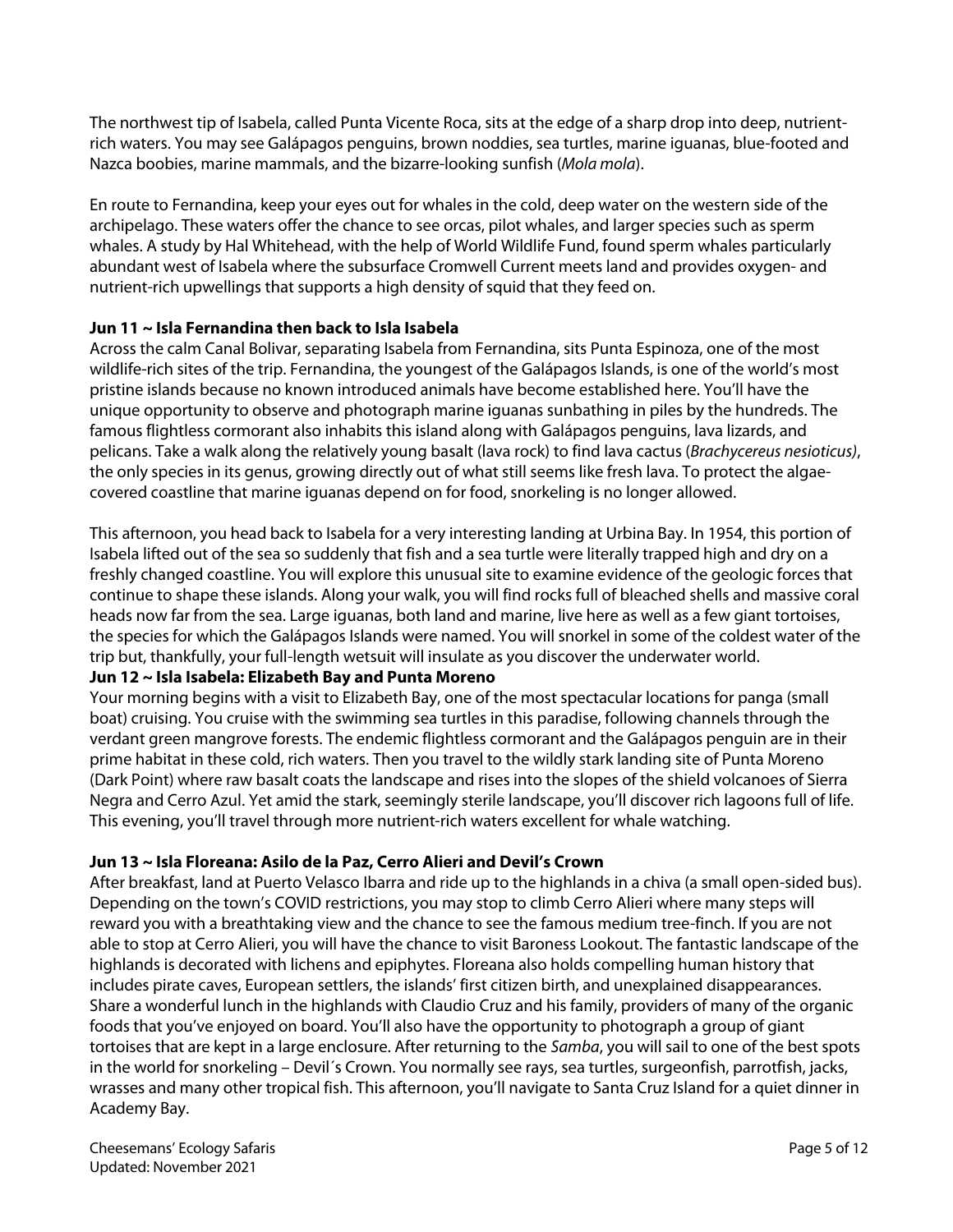## **Jun 14 ~ Isla Santa Cruz: Highlands and Charles Darwin Research Station**

Upon reaching Santa Cruz, you'll anchor in Academy Bay beside the bustling small town of Puerto Ayora, the islands' primary population center. You'll travel to the Santa Cruz highlands to seek out elusive island endemics in beautifully unique habitats. You will explore Los Gemelos, two incredible volcanic sinkholes surrounded by *Scalesia* forest. The elegantly tall *Scalesia* trees evolved from beach composites, making it essentially the world's largest daisy. In the highlands you may see the shy Galápagos rail, short-eared owl, large and small tree-finches, vegetarian finch, and the famous tool-using woodpecker finch. You will also walk through a lava tube left over from Santa Cruz's active volcanic island-building days.

You return to Puerto Ayora in the afternoon to visit the Charles Darwin Research Station, the center of evolutionary science and conservation in the Galápagos. Your visit includes the opportunity to see the resident tortoises and enjoy an intimate look at the captive breeding programs whose goal is to return the Galápagos to a more pristine, pre-colonization state. This is one of your best opportunities to photograph tortoises up close.

## **Jun 15 ~ Isla Floreana: Punta Cormorant and Post Office Bay**

You will land behind Punta Cormorant for a walk to the flamingo lagoon in search of shorebirds and a few flamingoes. The plant life here is unique and includes another species of the endemic composite *Scalesia*. The waters around Floreana are great for dolphins so keep your eyes open! These waters are also rich with seabirds, such as waved albatross, three species of storm-petrels, Galápagos shearwaters, and large flocks of diving boobies. After lunch you'll stop briefly at Post Office Bay, where you can continue the whalers' tradition of dropping a letter or postcard in the box and taking one to hand deliver to someone else.

## **Jun 16 ~ Isla Española: Punta Suárez with waved albatross and Gardner Bay**

Punta Suárez is unique beyond description and as rich as any spot in the Galápagos Islands. You'll find huge numbers of breeding birds and iguanas, and most significantly, the majority of the world's waved albatross nest here. Young adults and birds that recently pair will court each other, a most enticing expression of the lifelong bond that breeding and survival depend upon – an unforgettable site to observe! You will also find the fearless Española mockingbird, blue-footed and Nazca boobies, swallow-tailed gull, Galápagos hawk, marine iguana, lava lizard, and Galápagos sea lion. The seascapes are spectacular, particularly where the waves force water through a blowhole spouting up to 75ft high.

This afternoon, you'll sail to Gardner Bay, one of the most beautiful beaches in the Galápagos. A nearby snorkel is likely to find you in the water with playful sea lions. Galápagos sea lions populate the surf while the remarkably brave Española mockingbird may peck your water bottle for water. Enjoy photographing shorebirds and sea lions, looking for the large cactus-finch, or walking along the beautiful beach.

## **Jun 17 ~ Isla San Cristóbal: Punta Pitt and Isla Lobos**

One of the oldest islands is home to Puerto Baquerizo Moreno, the capital and second largest population in the Galápagos Province. In the morning you'll have an opportunity to stretch your legs at the geologically striking Punta Pitt and examine some of the island's vegetation, which includes endemic flowering plants such as *Calandrinia galapagosa* (a plant that resembles a small baobab and is in the Miner's Lettuce family) and *Lecocarpus darwinii* (a plant in the Sunflower family). Then travel along the north coast for some excellent wildlife and snorkeling at Isla Lobos. Look for frigatebirds, sea lions, sea turtles, blue- and redfooted boobies, tropicbirds, marine iguanas, swallow-tailed gulls, and dolphins.

### **Jun 18 ~ Isla Santa Fé: Barrington Bay, Isla Plaza Sur**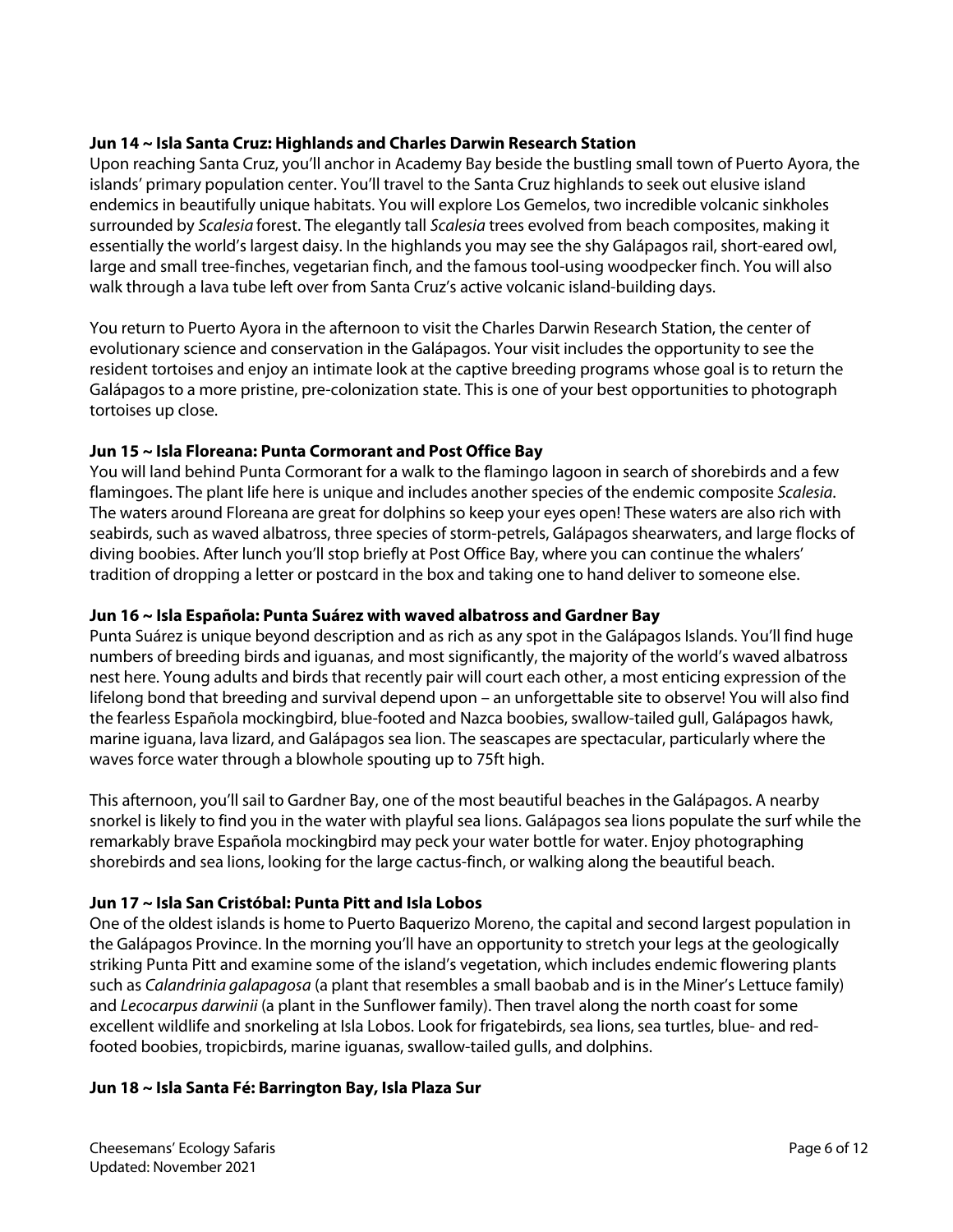This morning, you'll land on Santa Fé Island. The short hike from the beach to a low plateau, rewards you with great views and *Scalesia* that thrives near a large forest of the amazing giant prickly pear cactus (*Opuntia* spp.). Search the cacti for Santa Fé land iguanas, which are a separate species from the others in the Galápagos and can grow up to 5ft in length!

The small yet incredible island of South Plaza is your afternoon destination. This beautiful island is home to many land and marine iguanas. The colorful landscape is covered with reds and greens of *Portulaca* that may have yellow flowers that the iguanas enjoy eating. In the giant prickly pear cactus you can compare the common cactus-finch alongside small and medium ground-finches. At the top of the island bachelor sea lions escape from the competition of stronger males as red-billed tropicbirds fly gracefully by.

## **Jun 19 ~ Sombrero Chino Islet and Isla Bartolomé: Pinnacle Rock**

If the light is good in the early morning, you'll visit the surreal landscape of Sombrero Chino (Chinese Hat), a symmetrical cinder cone. Lava tubes run like petrified rivers and white sand from eroded coral surrounds the black rock. This afternoon, land at Bartolomé and climb to the 360ft-high summit for a gorgeous, iconic view of Pinnacle Rock and the surrounding bays. Then land on the beach for a short walk through mangroves and dune vegetation. Galápagos penguins are often present in small numbers near Pinnacle Rock so you will have a decent chance to snorkel with or near the penguins, and maybe even whitetip reef sharks (harmless but exciting)! Also enjoy colorful starfish, tropical fish, and amazing underwater lava formations.

## **Jun 20 ~ Isla Santiago: James Bay and Isla Rábida**

This morning you'll land at James Bay on the western side of Santiago. During low tide, explore the tidal pools that lead you to Fur Seal Grotto, where you are likely to find Galápagos fur seals swimming in emerald pools of the collapsed lava tubes.

In the afternoon you'll head to the islet of Rábida, with deep ochre red beaches creating a striking landscape. Sea lions playing in the surf make for splendid photo subjects against the red sand in the late afternoon light. Tonight, you head back east to North Seymour, just off the northern tip of Baltra. Sadly, this will be your final evening aboard the *Samba*.

## **Jun 21 ~ Isla Seymour Norte, disembark, fly to Quito**

You'll enjoy the last landing site teeming with wildlife and wander past many breeding blue-footed boobies and a large colony of magnificent frigatebirds. Hopefully you'll find males of both species in full display, the boobies sky-pointing and showing off their bright blue feet as they dance and the frigates calling for females with their wings spread wide and their dramatic red throat pouches inflated – an unforgettable sight! You also have the chance to see Galápagos sea lions, marine iguanas, striated herons, brown noddies, swallowtailed gulls, and lava gulls. The endemic palo santo and low, bushy prickly pear cacti add great scenery to the amazing abundance of Galápagos wildlife. You'll reluctantly depart for Baltra and bid farewell to the *Samba* and its crew.

## **Jun 22 ~ Fly home**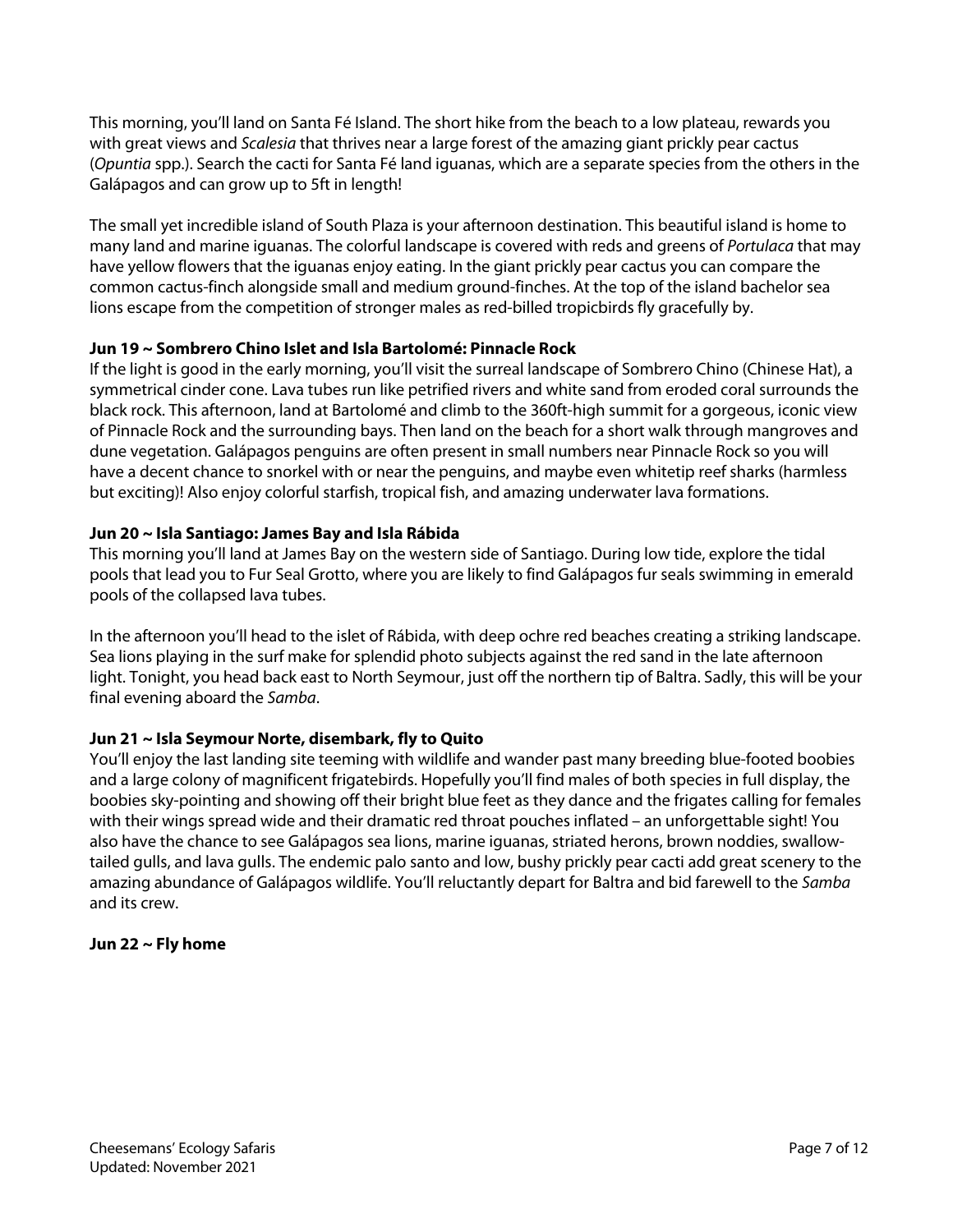# **COSTS (ALL COSTS ARE IN US DOLLARS)**

## **Costs and Cabin Options**

| Type       | <b>Description (see Deck Plan on page 12)</b>                                                      | <b>Cost per Person</b> |
|------------|----------------------------------------------------------------------------------------------------|------------------------|
| Lower Deck | Double occupancy, twin-sized upper and lower beds, private<br>bath, and drawers for storage.       | \$11,200               |
| Upper Deck | Double occupancy, double bed, private bath, windows that open,<br>closet, and drawers for storage. | \$12,300               |

Costs are per person depending on cabin type, double occupancy, not including airfare, singles extra. See *Included* and *Not Included* sections for more details.

If you are a single traveler, we will find a roommate for you, but if we cannot find you a roommate, we will not charge you a single supplement. If space is available, some cabins can be booked as a single by adding **90%** over the listed cabin cost.

We cannot guarantee a specific cabin number, but if changes occur, we will assign a cabin of equal or greater value.

### **Payment Schedule**

| <b>Payment</b> | Due Date                      | <b>Amount per Person</b> |
|----------------|-------------------------------|--------------------------|
| Deposit        | Due now to reserve your space | \$500.                   |
| Second         | July 15, 2021                 | \$4,000                  |
| Final          | January 1, 2022               | Remaining Balance        |

Payments are due based on the schedule above. All reservations require a deposit to confirm reservation of your space.

### **Cancellations**

Refunds are given depending on the time left before departure according to the following table. The cancellation fee of \$300 per person can be applied toward another trip if reserved within six months of the cancelled trip's departure date. Cancellations are non-transferrable. Consider purchasing trip cancellation insurance that could reimburse your trip costs in the event of your cancellation.

| <b>Dates</b>                    | <b>Forfeited Amount</b><br>per Person |
|---------------------------------|---------------------------------------|
| On or before October 31, 2021   | \$300                                 |
| November 1 to November 30, 2021 | 10% of trip cost                      |
| December 1 to December 31, 2021 | 40% of trip cost                      |
| On or after January 1, 2022     | 100% of trip cost                     |

#### **Included**

- All leaders, transport, landing fees, and permits for all activities unless described as optional.
- Fourteen nights aboard the *Samba*.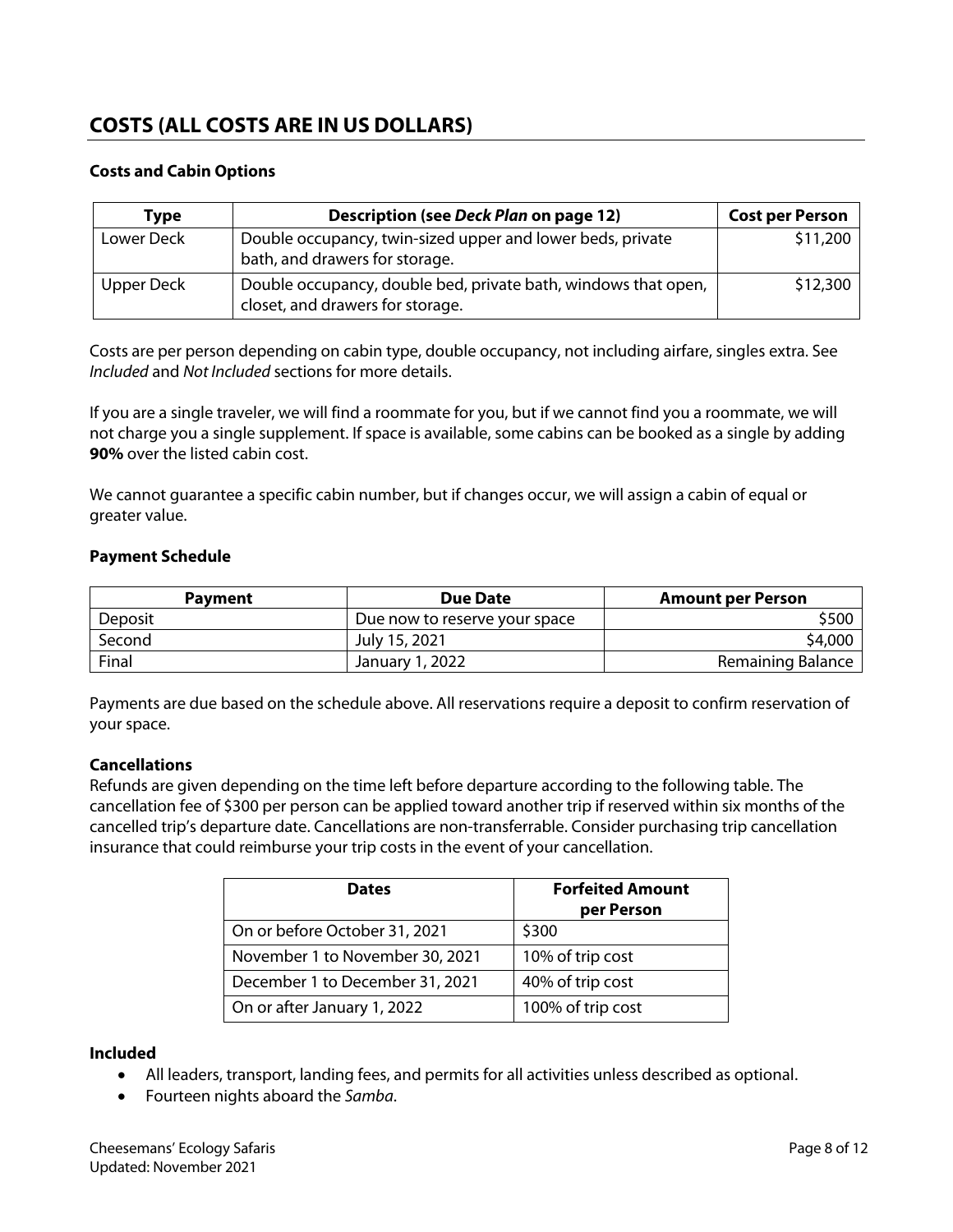- Accommodations on mainland Ecuador for the nights of June 4 through June 6 and June 21.
- Meals from breakfast on June 5 through breakfast on June 22, except meals listed in *Not Included* section.
- The Holiday Inn Quito Airport has a complimentary hotel airport shuttle to and from the Quito Airport.
- Snorkel gear and full-length wetsuit on the *Samba*.
- The Galápagos National Park Entrance Fee (\$100) and Transit Control Card (\$20).
- The Government of Ecuador fuel tax/surcharge that applies to most Galápagos vessels does not apply to the *Samba* because it is a smaller, locally-based, fuel-efficient vessel, using less than 3,000 gallons of diesel per month.
- Trip Materials information about flights, packing, entry and departure requirements, airport transfers, gratuities, etc.

### **Not Included**

- All airfare, airport and departure taxes, and excess baggage fees. Round-trip airfare is approximately \$600 to \$1,100 between the US and Quito, plus approximately \$550 for round-trip flights between Quito and Baltra.
- Lunch and Dinner on June 21.
- We can arrange extra hotel nights for an extra cost.
- Gratuities tipping is always discretionary. However, we suggest budgeting about \$650 to \$780 total per participant.
- Mandatory emergency medical and evacuation insurance. For more information see www.cheesemans.com/travel-insurance.
- Optional trip cancellation insurance. For more information see www.cheesemans.com/travelinsurance.
- Items of a personal nature such as laundry, telephone calls, medical costs or hospitalization, room service, alcoholic and other beverages, items not on the regular menu, etc. If you have special dietary needs, please indicate them on your Reservation Form.

## **SIGN UP**

Please contact us first to check availability, reserve your space, and obtain a Reservation Form. To confirm your reservation, we require a deposit and signed form from each participant.

Cheesemans' Ecology Safaris Email: info@cheesemans.com Website: www.cheesemans.com WhatsApp: (408) 741-5330 | Skype: CheesemansEcologySafaris Phone: (800) 527-5330 or (408) 741-5330

## **OTHER DETAILS**

#### **Climate**

Average temperatures range from the low to mid-60s°F (15 to 18°C) at night up to the 80s°F (26 to 31°C) during the day. The water temperature averages 70 to 74°F (21 to 23°C). Average temperatures during your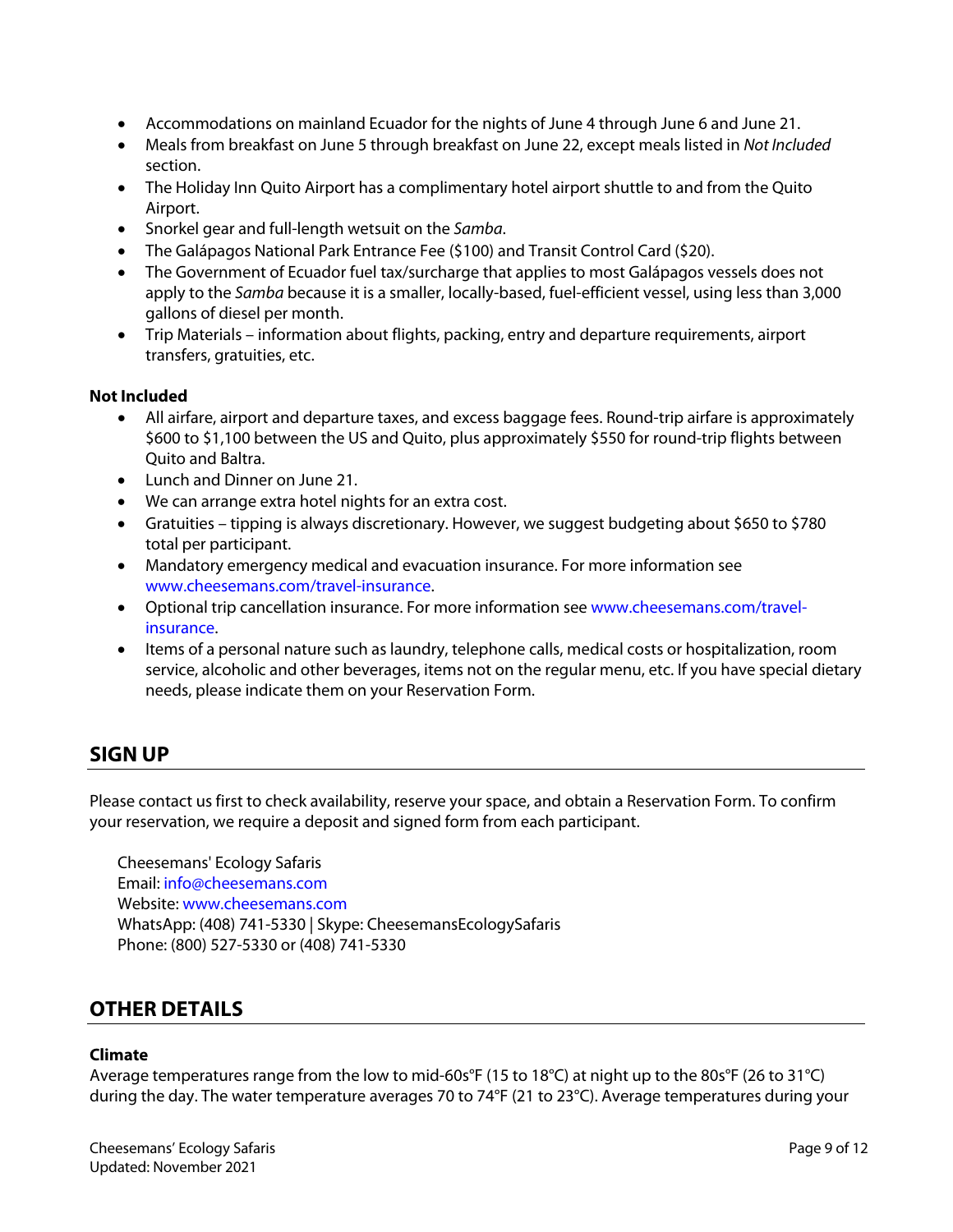mainland excursion range from nighttime lows in the 50s°F (10 to 15°C) to mid 60s°F (18°C) to daytime highs from mid 60s°F (18°C) to low 80s°F (26°C).

## **Fitness Level**

Walks on shore vary from short strolls on the beach to a few miles over uneven terrain. If you are not accustomed to walking long distances, you will still enjoy most activities as your pace allows you to see, appreciate, and photograph the unique nature of the Galápagos. If you anticipate struggling with the walks, do some hiking beforehand to get in good shape. You must be comfortable going up and down stairs on board and getting in and out of the panga (small boat).

Although snorkeling is not mandatory, it is a significant part of the voyage as you are in the water every day, sometimes twice a day. Even though you do not have to have snorkeling experience, proficient swimming abilities will allow you to fully enjoy this activity. Most snorkeling will be panga-based, sometimes over deep water, which is not an ideal place to learn to snorkel, especially if you are uncomfortable or intimidated by these conditions. It's beneficial to get some experience in advance, however, the *Samba* crew will always assist you. Please contact us if you have any health concerns that may make this trip challenging.

### **Seasickness**

Don't let a fear of seasickness keep you away! For all but the most sensitive, seasickness is rarely a problem in the Galápagos. Because you are close to the islands most of the time, the seas tend to be gentle and the few open-ocean passages will be overnight. It's a good idea to bring medication if you get seasick or are unsure, but you may find that you do not need it after a couple days once you have your "sea legs." Even those who have experienced seasickness reported that the charm and beauty of the islands and their incredible wildlife were well worth the temporary discomfort. Read our suggestions for coping with seasickness at www.cheesemans.com/seasickness and contact us if you have any concerns.

### **Flights**

Airfare is not included in trip costs. Detailed logistical information and the contact information for our recommended flight-ticketing agent are included in the Trip Materials we will send you. Please let us know if you are arriving earlier or staying later as we are happy to assist you with any extra overnights that you might want to arrange.

Flights you (or a travel agent) book: Arrive in Quito, Ecuador (UIO) by 4:00pm on June 4. Depart from Quito, Ecuador (UIO) anytime on June 22.

Flights we book for you: The round-trip flights between Quito and Baltra; we'll add the flight cost to your final trip balance.

### **Terms and Conditions**

Read our current Terms and Conditions at https://cheesemans.com/terms-and-conditions.

### **Conservation**

Cheesemans' Ecology Safaris is passionate about conserving the precious regions that we travel to and supports many conservation efforts. By visiting these areas, we contribute to sustainable conservation of these valuable wildlife habitats. We urge you to support conservation organizations that protect and restore natural habitats and write letters to tourism and government agencies to promote work in preserving wildlife.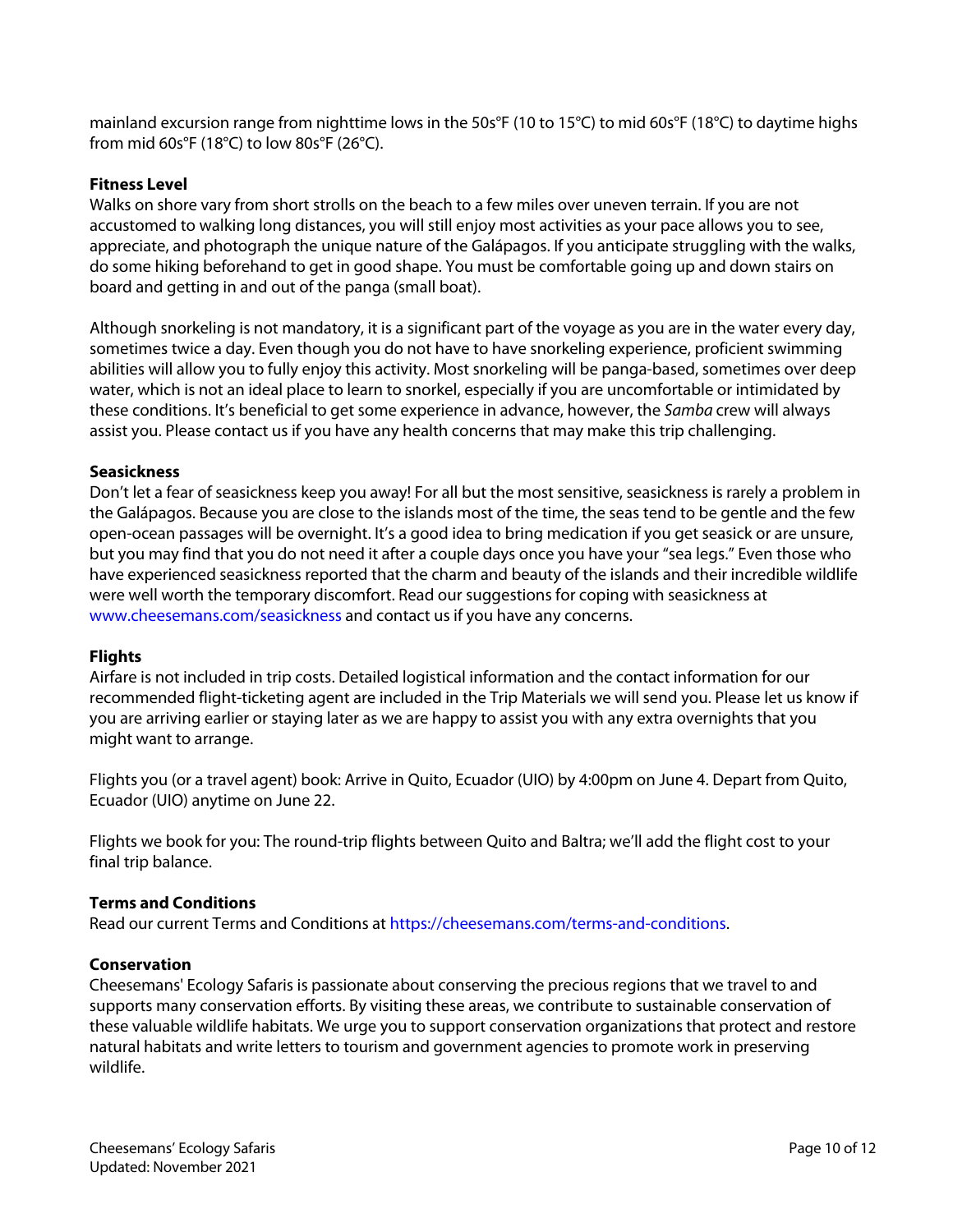We aim to make all our trips carbon neutral by splitting the cost of carbon offsetting with our participants. For your convenience, the optional donation amount for your half of the carbon offset will be indicated on your invoice. We source high quality offsets through CarbonTree Conservation Fund, a non-profit we helped found, supporting pioneering forest conservation in the Rio Bravo Reserve in Belize, a Nature Conservancy project (www.nature.org/en-us/about-us/where-we-work/latin-america/belize/rio-bravo-conservationarea/).

# **FAQS**

## **What species and behaviors can I expect to see in May and June?**

May and June are the best months to see breeding activity, especially bird courtship. Waved albatross perform their exquisite courtship dance, and some may already have eggs. Frigatebirds will court females by inflating their blood red throat sacs while clattering their bills, quivering their wings, and waving their heads back and forth; great frigatebirds courtship will wind down on Genovesa, while magnificent frigatebirds courtship will be active on North Seymour. Because the well-known blue-footed booby is an opportunistic breeder, it's very hard to predict whether you will see them courting, but we have reliably seen courtship in previous years during these months. You may even see a few chicks!

In June, as the garua (cool/dry) season becomes more prominent and the water temperatures cool, marine life becomes more plentiful. You may have a better chance to encounter more Galápagos penguins, whales, and dolphins feeding in the nutrient rich, cool waters.

## **What can I do if I don't want to snorkel?**

Year after year, many of our travelers comment that the beautiful underwater environment was their favorite part of the trip. We strongly encourage you to snorkel even if you are not a strong swimmer. The *Samba* crew will always assist you! If you elect not to snorkel, you can relax aboard the *Samba*.